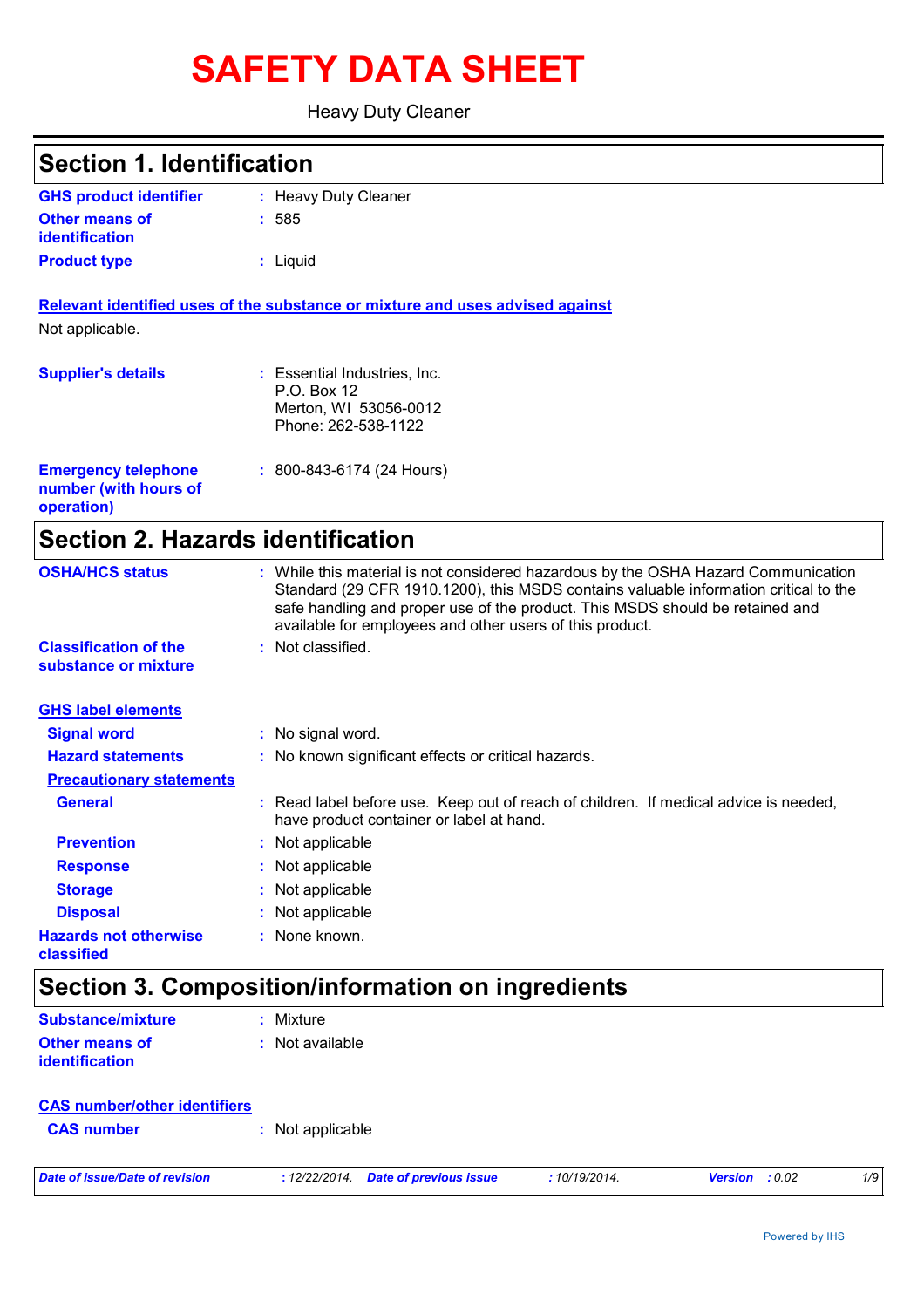# **Section 3. Composition/information on ingredients**

#### **Product code :** 585

Any concentration shown as a range is to protect confidentiality or is due to batch variation.

**There are no ingredients present which, within the current knowledge of the supplier and in the concentrations applicable, are classified as hazardous to health or the environment and hence require reporting in this section. Occupational exposure limits, if available, are listed in Section 8.**

### **Section 4. First aid measures**

#### **Description of necessary first aid measures**

| Eye contact         | : Immediately flush eyes with plenty of water, occasionally lifting the upper and lower<br>eyelids. Check for and remove any contact lenses. Get medical attention if irritation<br>occurs.                                                                                                                                                            |
|---------------------|--------------------------------------------------------------------------------------------------------------------------------------------------------------------------------------------------------------------------------------------------------------------------------------------------------------------------------------------------------|
| <b>Inhalation</b>   | : Remove victim to fresh air and keep at rest in a position comfortable for breathing. Get<br>medical attention if symptoms occur.                                                                                                                                                                                                                     |
| <b>Skin contact</b> | : Flush contaminated skin with plenty of water. Remove contaminated clothing and<br>shoes. Get medical attention if symptoms occur.                                                                                                                                                                                                                    |
| <b>Ingestion</b>    | : Wash out mouth with water. Remove victim to fresh air and keep at rest in a position<br>comfortable for breathing. If material has been swallowed and the exposed person is<br>conscious, give small quantities of water to drink. Do not induce vomiting unless<br>directed to do so by medical personnel. Get medical attention if symptoms occur. |

| Most important symptoms/effects, acute and delayed |                                                                                                                                |
|----------------------------------------------------|--------------------------------------------------------------------------------------------------------------------------------|
| <b>Potential acute health effects</b>              |                                                                                                                                |
| <b>Eye contact</b>                                 | : No known significant effects or critical hazards.                                                                            |
| <b>Inhalation</b>                                  | : No known significant effects or critical hazards.                                                                            |
| <b>Skin contact</b>                                | : No known significant effects or critical hazards.                                                                            |
| <b>Ingestion</b>                                   | : No known significant effects or critical hazards.                                                                            |
| <b>Over-exposure signs/symptoms</b>                |                                                                                                                                |
| Eye contact                                        | : No specific data.                                                                                                            |
| <b>Inhalation</b>                                  | : No specific data.                                                                                                            |
| <b>Skin contact</b>                                | : No specific data.                                                                                                            |
| <b>Ingestion</b>                                   | : No specific data.                                                                                                            |
|                                                    |                                                                                                                                |
|                                                    | <u>Indication of immediate medical attention and special treatment needed, if necessary</u>                                    |
| <b>Notes to physician</b>                          | : Treat symptomatically. Contact poison treatment specialist immediately if large<br>quantities have been ingested or inhaled. |
| <b>Specific treatments</b>                         | : No specific treatment.                                                                                                       |
| <b>Protection of first-aiders</b>                  | : No action shall be taken involving any personal risk or without suitable training.                                           |

### **See toxicological information (Section 11)**

### **Section 5. Fire-fighting measures**

| <b>Extinguishing media</b>             |                                                                 |
|----------------------------------------|-----------------------------------------------------------------|
| <b>Suitable extinguishing</b><br>media | : Use an extinguishing agent suitable for the surrounding fire. |
| Unsuitable extinguishing<br>media      | : None known.                                                   |

| Date of issue/Date of revision |  | : 12/22/2014. Date of previous issue | 10/19/2014. | <b>Version</b> : 0.02 |  |
|--------------------------------|--|--------------------------------------|-------------|-----------------------|--|
|--------------------------------|--|--------------------------------------|-------------|-----------------------|--|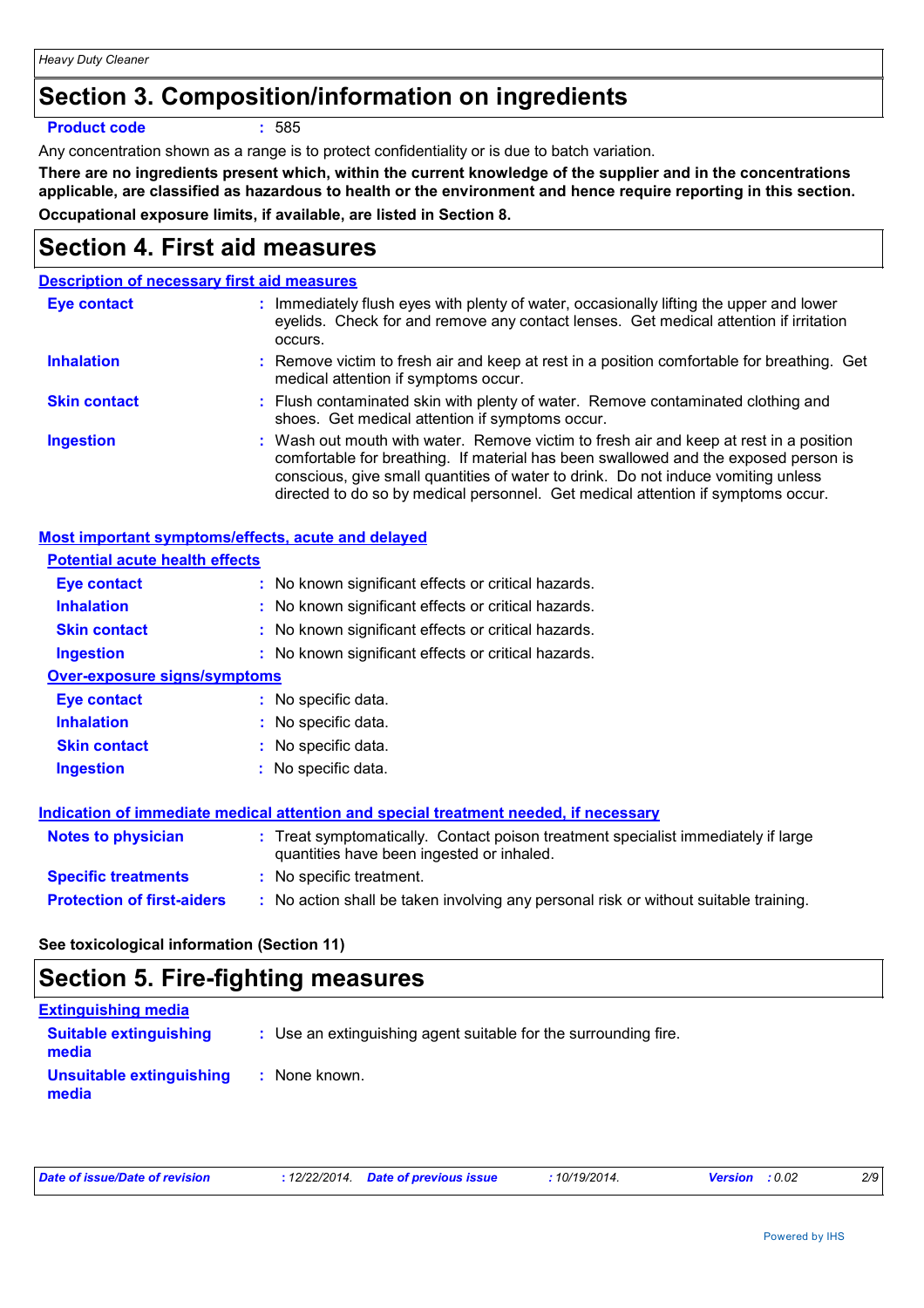# **Section 5. Fire-fighting measures**

| <b>Specific hazards arising</b><br>from the chemical     | : In a fire or if heated, a pressure increase will occur and the container may burst.                                                                                                               |
|----------------------------------------------------------|-----------------------------------------------------------------------------------------------------------------------------------------------------------------------------------------------------|
| <b>Hazardous thermal</b><br>decomposition products       | : No specific data.                                                                                                                                                                                 |
| <b>Special protective actions</b><br>for fire-fighters   | : Promptly isolate the scene by removing all persons from the vicinity of the incident if<br>there is a fire. No action shall be taken involving any personal risk or without suitable<br>training. |
| <b>Special protective</b><br>equipment for fire-fighters | Fire-fighters should wear appropriate protective equipment and self-contained breathing<br>apparatus (SCBA) with a full face-piece operated in positive pressure mode.                              |

# **Section 6. Accidental release measures**

| <b>Personal precautions, protective equipment and emergency procedures</b>                       |                       |                                                                                                                                                                                                                                                                                                                                                                                                                                                                                                                                          |
|--------------------------------------------------------------------------------------------------|-----------------------|------------------------------------------------------------------------------------------------------------------------------------------------------------------------------------------------------------------------------------------------------------------------------------------------------------------------------------------------------------------------------------------------------------------------------------------------------------------------------------------------------------------------------------------|
| For non-emergency<br>personnel                                                                   | protective equipment. | : No action shall be taken involving any personal risk or without suitable training.<br>Evacuate surrounding areas. Keep unnecessary and unprotected personnel from<br>entering. Do not touch or walk through spilled material. Put on appropriate personal                                                                                                                                                                                                                                                                              |
| For emergency responders                                                                         | emergency personnel". | : If specialised clothing is required to deal with the spillage, take note of any information<br>in Section 8 on suitable and unsuitable materials. See also the information in "For non-                                                                                                                                                                                                                                                                                                                                                |
| <b>Environmental precautions</b><br><b>Methods and materials for containment and cleaning up</b> |                       | : Avoid dispersal of spilled material and runoff and contact with soil, waterways, drains<br>and sewers. Inform the relevant authorities if the product has caused environmental<br>pollution (sewers, waterways, soil or air).                                                                                                                                                                                                                                                                                                          |
|                                                                                                  |                       |                                                                                                                                                                                                                                                                                                                                                                                                                                                                                                                                          |
| <b>Small spill</b>                                                                               | disposal contractor.  | : Stop leak if without risk. Move containers from spill area. Dilute with water and mop up<br>if water-soluble. Alternatively, or if water-insoluble, absorb with an inert dry material and<br>place in an appropriate waste disposal container. Dispose of via a licensed waste                                                                                                                                                                                                                                                         |
| <b>Large spill</b>                                                                               |                       | : Stop leak if without risk. Move containers from spill area. Prevent entry into sewers,<br>water courses, basements or confined areas. Wash spillages into an effluent treatment<br>plant or proceed as follows. Contain and collect spillage with non-combustible,<br>absorbent material e.g. sand, earth, vermiculite or diatomaceous earth and place in<br>container for disposal according to local regulations (see Section 13). Dispose of via a<br>licensed waste disposal contractor. Note: see Section 1 for emergency contact |

# **Section 7. Handling and storage**

| <b>Precautions for safe handling</b>                                      |                                                                                                                                                                                                                                                                                                                                                                                                                                                                                              |                |        |     |  |
|---------------------------------------------------------------------------|----------------------------------------------------------------------------------------------------------------------------------------------------------------------------------------------------------------------------------------------------------------------------------------------------------------------------------------------------------------------------------------------------------------------------------------------------------------------------------------------|----------------|--------|-----|--|
| <b>Protective measures</b>                                                | : Put on appropriate personal protective equipment (see Section 8).                                                                                                                                                                                                                                                                                                                                                                                                                          |                |        |     |  |
| <b>Advice on general</b><br>occupational hygiene                          | Eating, drinking and smoking should be prohibited in areas where this material is<br>handled, stored and processed. Workers should wash hands and face before eating,<br>drinking and smoking. Remove contaminated clothing and protective equipment before<br>entering eating areas. See also Section 8 for additional information on hygiene<br>measures.                                                                                                                                  |                |        |     |  |
| <b>Conditions for safe storage,</b><br>including any<br>incompatibilities | : Store in accordance with local regulations. Store in original container protected from<br>direct sunlight in a dry, cool and well-ventilated area, away from incompatible materials<br>and food and drink. Keep container tightly closed and sealed until ready for use.<br>Containers that have been opened must be carefully resealed and kept upright to<br>prevent leakage. Do not store in unlabeled containers. Use appropriate containment to<br>avoid environmental contamination. |                |        |     |  |
| Date of issue/Date of revision                                            | <b>Date of previous issue</b><br>: 12/22/2014.<br>:10/19/2014.                                                                                                                                                                                                                                                                                                                                                                                                                               | <b>Version</b> | : 0.02 | 3/9 |  |

information and Section 13 for waste disposal.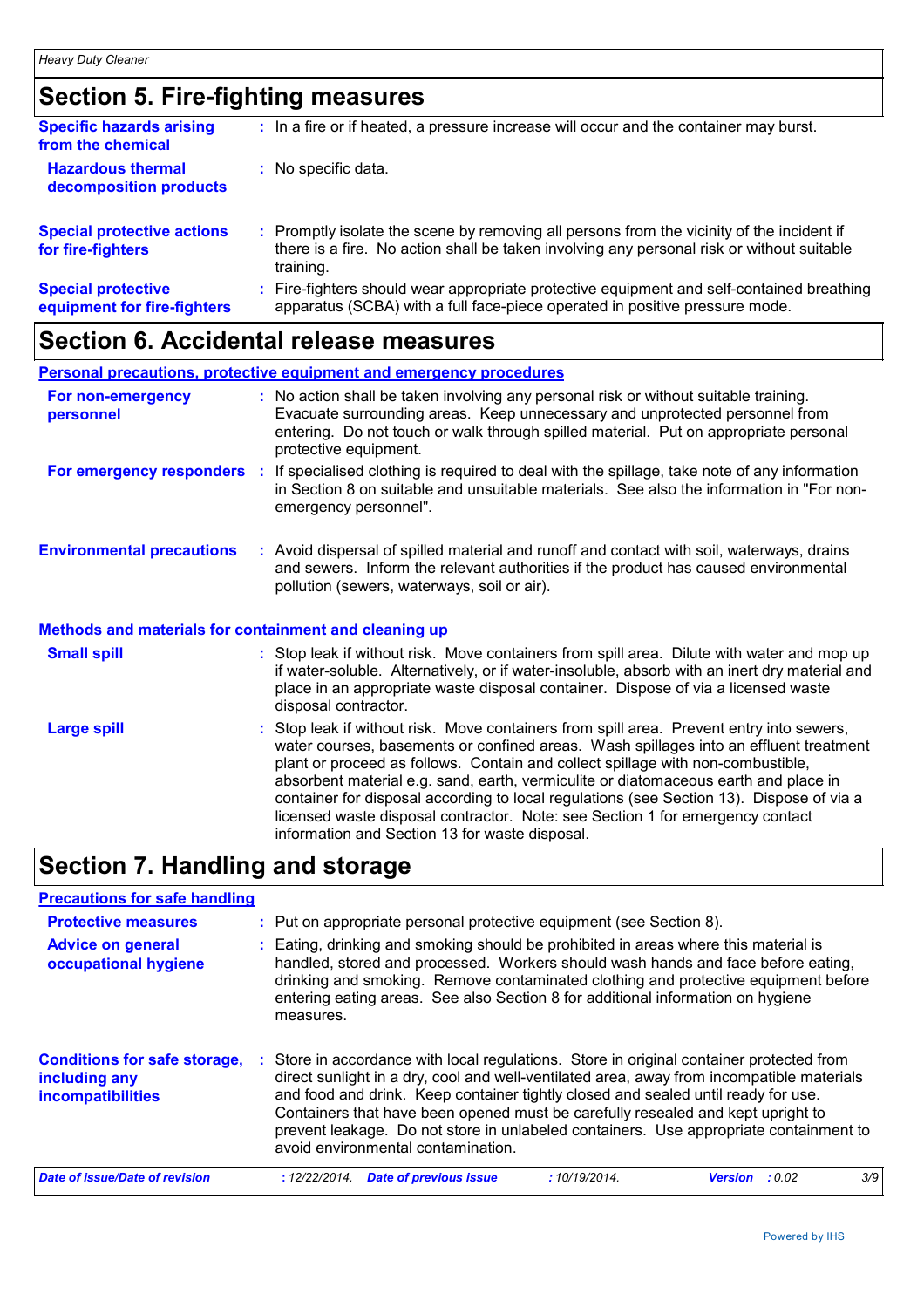# **Section 8. Exposure controls/personal protection**

#### **Control parameters**

#### **Occupational exposure limits**

None.

| <b>Appropriate engineering</b><br>controls | : Good general ventilation should be sufficient to control worker exposure to airborne<br>contaminants.                                                                                                                                                                                                                                                                                           |  |  |
|--------------------------------------------|---------------------------------------------------------------------------------------------------------------------------------------------------------------------------------------------------------------------------------------------------------------------------------------------------------------------------------------------------------------------------------------------------|--|--|
| <b>Environmental exposure</b><br>controls  | Emissions from ventilation or work process equipment should be checked to ensure<br>they comply with the requirements of environmental protection legislation. In some<br>cases, fume scrubbers, filters or engineering modifications to the process equipment<br>will be necessary to reduce emissions to acceptable levels.                                                                     |  |  |
| <b>Individual protection measures</b>      |                                                                                                                                                                                                                                                                                                                                                                                                   |  |  |
| <b>Hygiene measures</b>                    | : Wash hands, forearms and face thoroughly after handling chemical products, before<br>eating, smoking and using the lavatory and at the end of the working period.<br>Appropriate techniques should be used to remove potentially contaminated clothing.<br>Wash contaminated clothing before reusing. Ensure that eyewash stations and safety<br>showers are close to the workstation location. |  |  |
| <b>Eye/face protection</b>                 | Safety eyewear complying with an approved standard should be used when a risk<br>assessment indicates this is necessary to avoid exposure to liquid splashes, mists,<br>gases or dusts. If contact is possible, the following protection should be worn, unless<br>the assessment indicates a higher degree of protection: safety glasses with side-<br>shields.                                  |  |  |
| <b>Skin protection</b>                     |                                                                                                                                                                                                                                                                                                                                                                                                   |  |  |
| <b>Hand protection</b>                     | : Chemical-resistant, impervious gloves complying with an approved standard should be<br>worn at all times when handling chemical products if a risk assessment indicates this is<br>necessary.                                                                                                                                                                                                   |  |  |
| <b>Body protection</b>                     | Personal protective equipment for the body should be selected based on the task being<br>performed and the risks involved and should be approved by a specialist before<br>handling this product.                                                                                                                                                                                                 |  |  |
| <b>Other skin protection</b>               | : Appropriate footwear and any additional skin protection measures should be selected<br>based on the task being performed and the risks involved and should be approved by a<br>specialist before handling this product.                                                                                                                                                                         |  |  |
| <b>Respiratory protection</b>              | Use a properly fitted, air-purifying or air-fed respirator complying with an approved<br>standard if a risk assessment indicates this is necessary. Respirator selection must be<br>based on known or anticipated exposure levels, the hazards of the product and the safe<br>working limits of the selected respirator.                                                                          |  |  |

# **Section 9. Physical and chemical properties**

| <b>Appearance</b>                |                                      |
|----------------------------------|--------------------------------------|
| <b>Physical state</b>            | $:$ Liquid                           |
| <b>Color</b>                     | : Purple                             |
| <b>Odor</b>                      | : Lavender                           |
| <b>Odor threshold</b>            | $:$ Not available                    |
| pH                               | $: 8.7 \text{ to } 10.7$             |
| <b>Melting point</b>             | : $0^{\circ}$ C (32 $^{\circ}$ F)    |
| <b>Boiling point</b>             | : $100^{\circ}$ C (212 $^{\circ}$ F) |
| <b>Flash point</b>               | : Closed cup: >93.334°C (>200°F)     |
| <b>Evaporation rate</b>          | : Not available                      |
| <b>Flammability (solid, gas)</b> | $:$ Not available                    |
|                                  |                                      |

|  |  |  | Date of issue/Date of revision |
|--|--|--|--------------------------------|
|--|--|--|--------------------------------|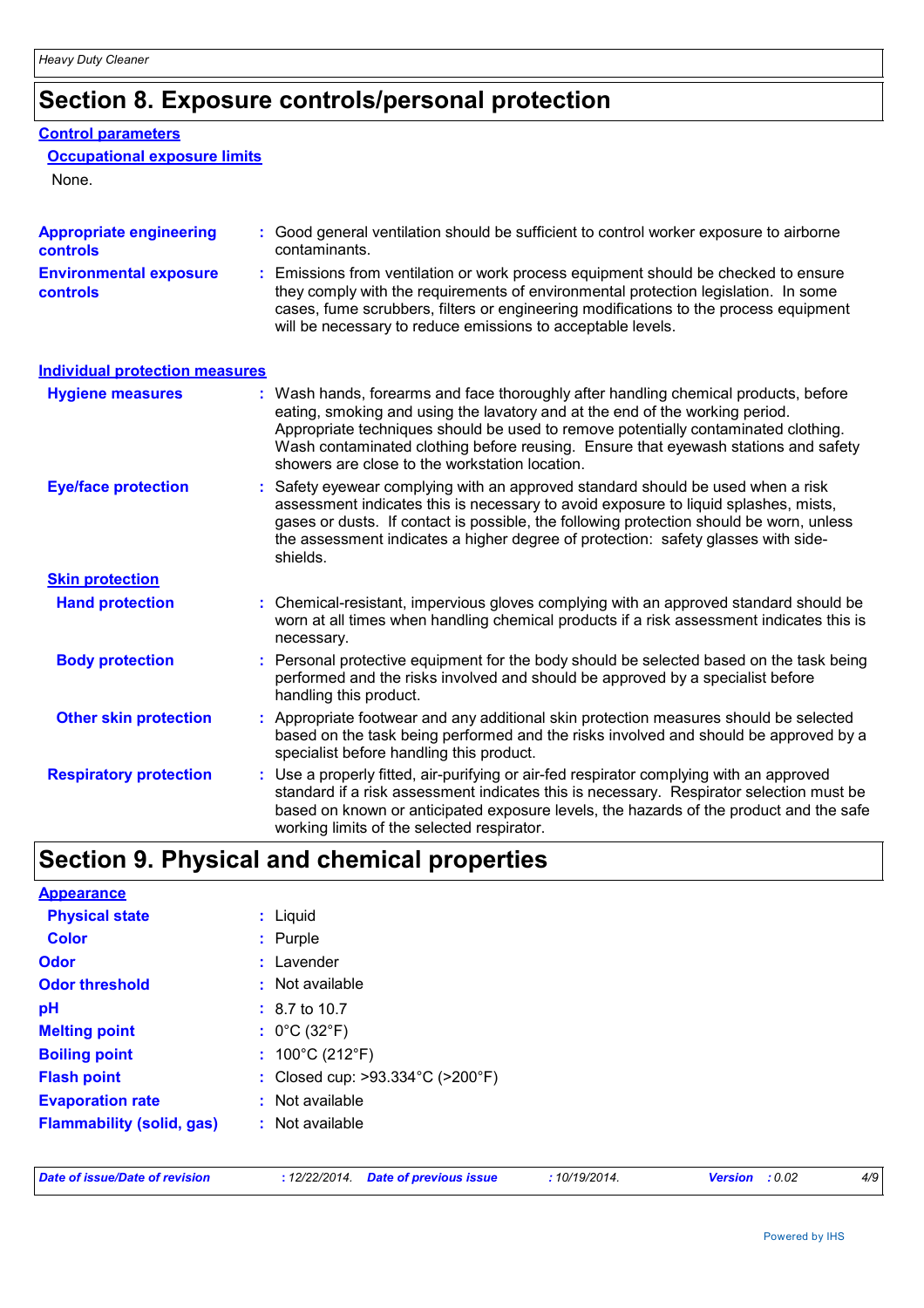# **Section 9. Physical and chemical properties**

| <b>Lower and upper explosive : Not available</b><br>(flammable) limits |                                                                                                                                                |
|------------------------------------------------------------------------|------------------------------------------------------------------------------------------------------------------------------------------------|
| <b>Vapor pressure</b>                                                  | $:$ <4 kPa (<30 mm Hg) [room temperature]                                                                                                      |
| <b>Vapor density</b>                                                   | : $<$ 1 [Air = 1]                                                                                                                              |
| <b>Specific gravity</b>                                                | $: 1$ g/cm <sup>3</sup>                                                                                                                        |
| <b>Solubility</b>                                                      | $:$ Not available                                                                                                                              |
| <b>Partition coefficient: n-</b><br>octanol/water                      | : Not available                                                                                                                                |
| <b>Auto-ignition temperature</b>                                       | $:$ Not available                                                                                                                              |
| <b>Viscosity</b>                                                       | $:$ Not available                                                                                                                              |
| <b>VOC content</b>                                                     | $: 1.1\%$                                                                                                                                      |
|                                                                        | VOCs are calculated following the requirements under 40 CFR, Part 59, Subpart C for Consumer Products and Subpart D for Architectural Coatings |

### **Section 10. Stability and reactivity**

| <b>Reactivity</b>                            | : No specific test data related to reactivity available for this product or its ingredients.              |
|----------------------------------------------|-----------------------------------------------------------------------------------------------------------|
| <b>Chemical stability</b>                    | : The product is stable.                                                                                  |
| <b>Possibility of hazardous</b><br>reactions | : Under normal conditions of storage and use, hazardous reactions will not occur.                         |
| <b>Conditions to avoid</b>                   | : No specific data.                                                                                       |
| <b>Incompatible materials</b>                | : No specific data.                                                                                       |
| <b>Hazardous decomposition</b><br>products   | : Under normal conditions of storage and use, hazardous decomposition products should<br>not be produced. |

### **Section 11. Toxicological information**

### **Information on toxicological effects**

**Acute toxicity** Not available.

**Irritation/Corrosion**

Not available.

### **Sensitization**

Not available.

### **Mutagenicity**

Not available.

### **Carcinogenicity**

Not available.

### **Reproductive toxicity**

Not available.

#### **Teratogenicity**

| Date of issue/Date of revision |
|--------------------------------|
|--------------------------------|

*Date of issue/Date of revision* **:** *12/22/2014. Date of previous issue : 10/19/2014. Version : 0.02 5/9*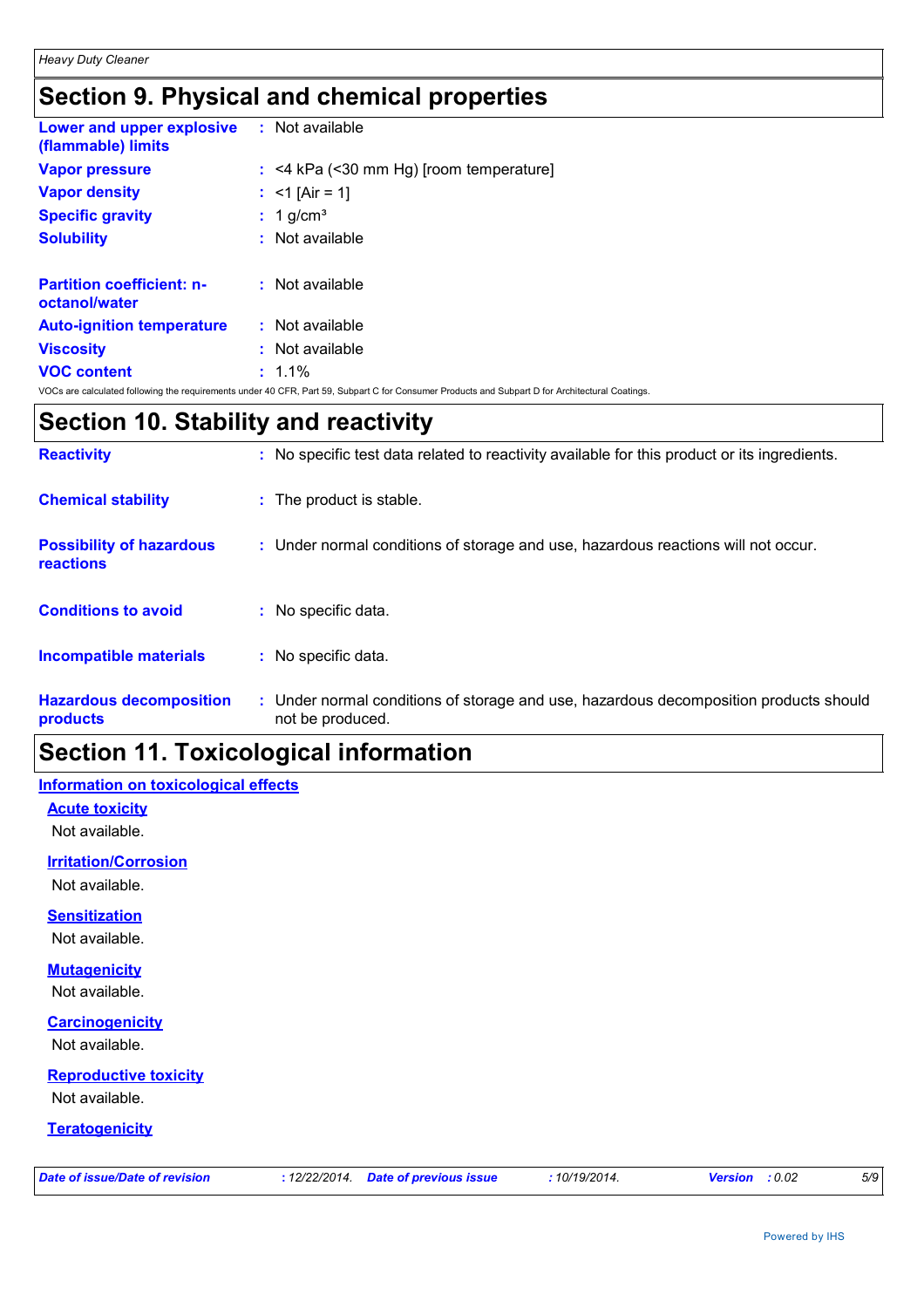### **Section 11. Toxicological information**

| Not available.                                                              |                                                                                          |
|-----------------------------------------------------------------------------|------------------------------------------------------------------------------------------|
| <b>Specific target organ toxicity (single exposure)</b><br>Not available.   |                                                                                          |
| <b>Specific target organ toxicity (repeated exposure)</b><br>Not available. |                                                                                          |
| <b>Aspiration hazard</b><br>Not available.                                  |                                                                                          |
| Information on the likely<br>routes of exposure                             | : Not available                                                                          |
| <b>Potential acute health effects</b>                                       |                                                                                          |
| <b>Eye contact</b>                                                          | : No known significant effects or critical hazards.                                      |
| <b>Inhalation</b>                                                           | : No known significant effects or critical hazards.                                      |
| <b>Skin contact</b>                                                         | : No known significant effects or critical hazards.                                      |
| <b>Ingestion</b>                                                            | : No known significant effects or critical hazards.                                      |
|                                                                             | <b>Symptoms related to the physical, chemical and toxicological characteristics</b>      |
| <b>Eye contact</b>                                                          | : No specific data.                                                                      |
| <b>Inhalation</b>                                                           | : No specific data.                                                                      |
| <b>Skin contact</b>                                                         | : No specific data.                                                                      |
| <b>Ingestion</b>                                                            | : No specific data.                                                                      |
|                                                                             | Delayed and immediate effects and also chronic effects from short and long term exposure |
| <b>Short term exposure</b>                                                  |                                                                                          |
| <b>Potential immediate</b><br>effects                                       | : Not available                                                                          |
| <b>Potential delayed effects</b>                                            | : Not available                                                                          |
| <b>Long term exposure</b>                                                   |                                                                                          |
| <b>Potential immediate</b><br>effects                                       | : Not available                                                                          |
| <b>Potential delayed effects</b>                                            | : Not available                                                                          |
| <b>Potential chronic health effects</b>                                     |                                                                                          |
| Not available.                                                              |                                                                                          |
| <b>General</b>                                                              | : No known significant effects or critical hazards.                                      |
| <b>Carcinogenicity</b>                                                      | : No known significant effects or critical hazards.                                      |
| <b>Mutagenicity</b>                                                         | : No known significant effects or critical hazards.                                      |

**Teratogenicity :** No known significant effects or critical hazards.

**Developmental effects :** No known significant effects or critical hazards.

**Fertility effects :** No known significant effects or critical hazards.

#### **Numerical measures of toxicity**

Not available. **Acute toxicity estimates**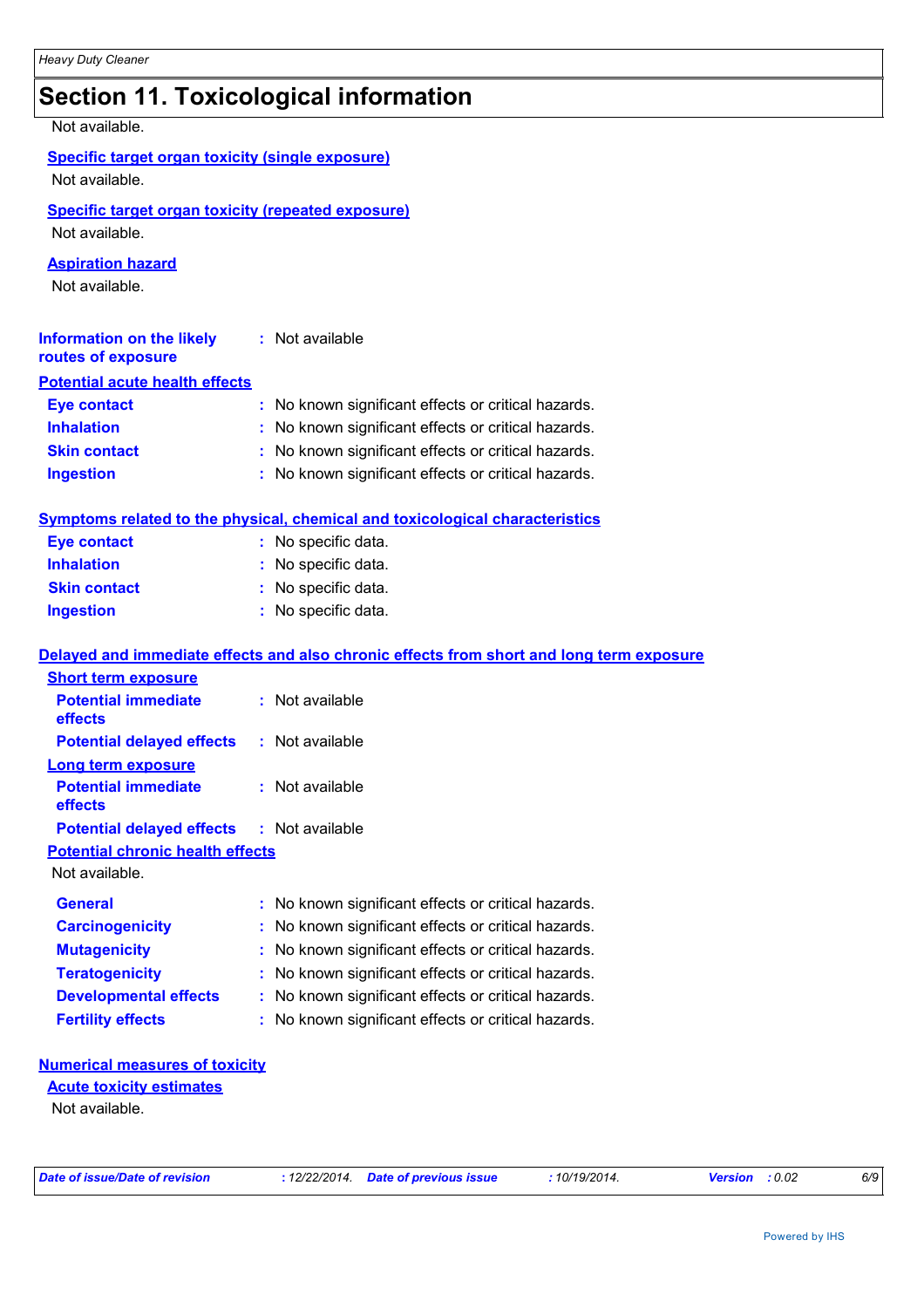### **Section 11. Toxicological information**

### **Section 12. Ecological information**

#### **Toxicity**

Not available.

#### **Persistence and degradability**

Not available.

### **Bioaccumulative potential**

Not available.

| <b>Mobility in soil</b>                                       |                 |
|---------------------------------------------------------------|-----------------|
| <b>Soil/water partition</b><br>coefficient (K <sub>oc</sub> ) | : Not available |

**Other adverse effects** : No known significant effects or critical hazards.

#### **Section 13. Disposal considerations** The generation of waste should be avoided or minimized wherever possible. Disposal of this product, solutions and any by-products should at all times comply with the requirements of environmental protection and waste disposal legislation and any regional local authority requirements. Dispose of surplus and non-recyclable products via a licensed waste disposal contractor. Waste should not be disposed of untreated to the sewer unless fully compliant with the requirements of all authorities with jurisdiction. **Disposal methods :**

Waste packaging should be recycled. Incineration or landfill should only be considered when recycling is not feasible. This material and its container must be disposed of in a safe way. Empty containers or liners may retain some product residues. Avoid dispersal of spilled material and runoff and contact with soil, waterways, drains and sewers.

### **Section 14. Transport information**

|                                      | <b>DOT Classification</b> | <b>IMDG</b>              | <b>IATA</b>              |
|--------------------------------------|---------------------------|--------------------------|--------------------------|
| <b>UN number</b>                     | Not regulated             | Not regulated            | Not regulated            |
| <b>UN proper shipping</b><br>name    | $\overline{\phantom{0}}$  |                          |                          |
| <b>Transport hazard</b><br>class(es) | $\overline{\phantom{0}}$  |                          | ۳                        |
| <b>Packing group</b>                 | $\overline{\phantom{0}}$  | $\overline{\phantom{0}}$ | $\overline{\phantom{0}}$ |
| Environmental<br>hazards             | No.                       | No.                      | No.                      |
| <b>Additional</b><br>information     | $\overline{\phantom{0}}$  |                          |                          |

| Date of issue/Date of revision | : 12/22/2014. Date of previous issue |  | 10/19/2014. | <b>Version</b> : 0.02 |  | 7/9 |
|--------------------------------|--------------------------------------|--|-------------|-----------------------|--|-----|
|--------------------------------|--------------------------------------|--|-------------|-----------------------|--|-----|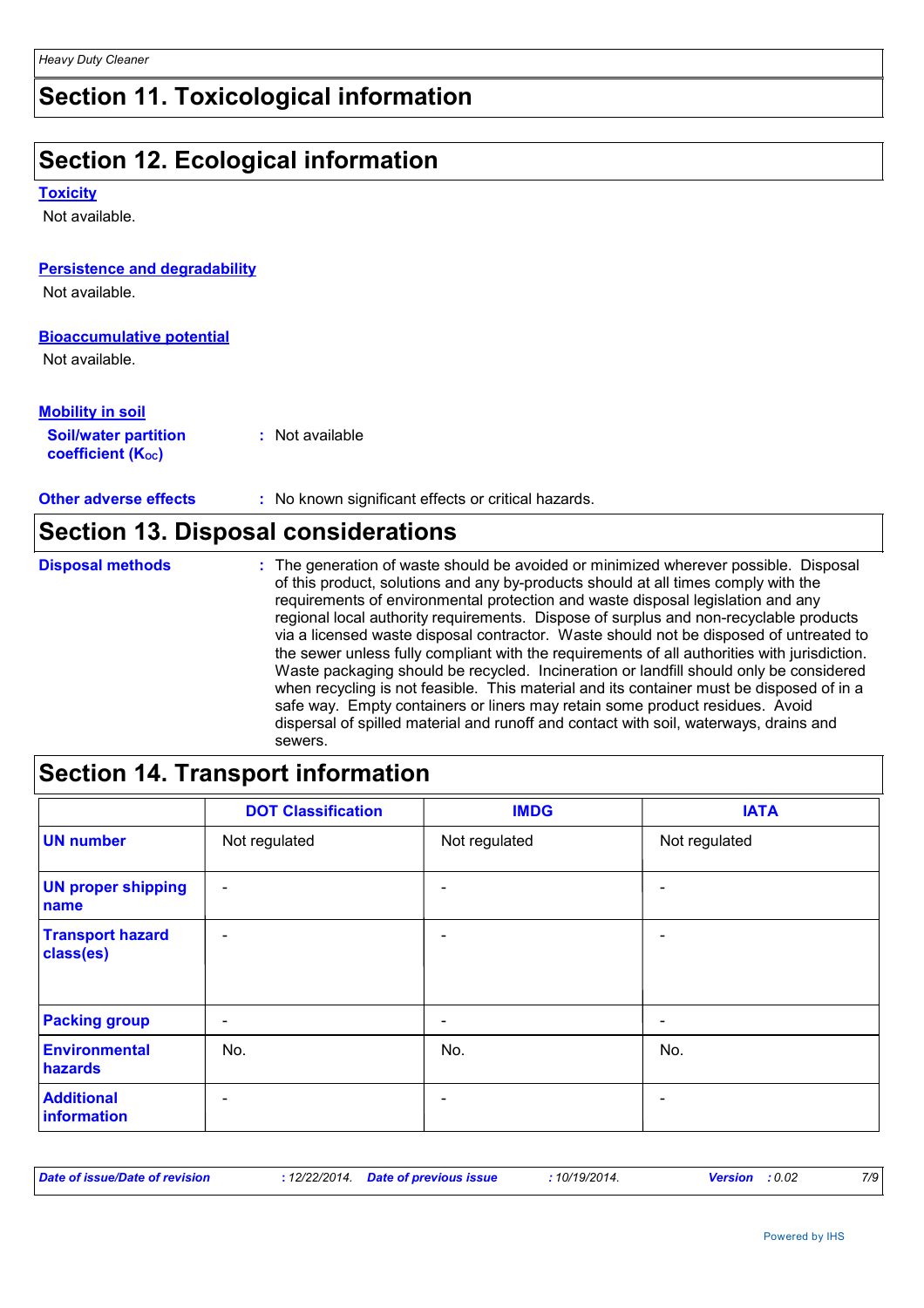### **Section 14. Transport information**

|                                                     | Special precautions for user : Transport within user's premises: always transport in closed containers that are<br>upright and secure. Ensure that persons transporting the product know what to do in the<br>event of an accident or spillage. |
|-----------------------------------------------------|-------------------------------------------------------------------------------------------------------------------------------------------------------------------------------------------------------------------------------------------------|
| <b>Transport in bulk according : Not available.</b> |                                                                                                                                                                                                                                                 |

**to Annex II of MARPOL 73/78 and the IBC Code**

# **Section 15. Regulatory information**

**U.S. Federal regulations : United States inventory (TSCA 8b)**: All components are listed or exempted.

**Clean Air Act Section 112 (b) Hazardous Air Pollutants (HAPs) :** Not listed **SARA 311/312 Classification :** Not applicable No products were found. **Composition/information on ingredients**

#### **State regulations**

**International regulations**

**Canada inventory :** All components are listed or exempted.

### **Section 16. Other information**

#### **Hazardous Material Information System (U.S.A.)**



**Caution: HMIS® ratings are based on a 0-4 rating scale, with 0 representing minimal hazards or risks, and 4 representing significant hazards or risks Although HMIS® ratings are not required on SDSs under 29 CFR 1910. 1200, the preparer may choose to provide them. HMIS® ratings are to be used with a fully implemented HMIS® program. HMIS® is a registered mark of the National Paint & Coatings Association (NPCA). HMIS® materials may be purchased exclusively from J. J. Keller (800) 327-6868.**

**The customer is responsible for determining the PPE code for this material.**

**National Fire Protection Association (U.S.A.)**



**Reprinted with permission from NFPA 704-2001, Identification of the Hazards of Materials for Emergency Response Copyright ©1997, National Fire Protection Association, Quincy, MA 02269. This reprinted material is not the complete and official position of the National Fire Protection Association, on the referenced subject which is represented only by the standard in its entirety.**

| Date of issue/Date of revision | : 12/22/2014 Date of previous issue | 10/19/2014. | <b>Version</b> : 0.02 |  |
|--------------------------------|-------------------------------------|-------------|-----------------------|--|
|                                |                                     |             |                       |  |